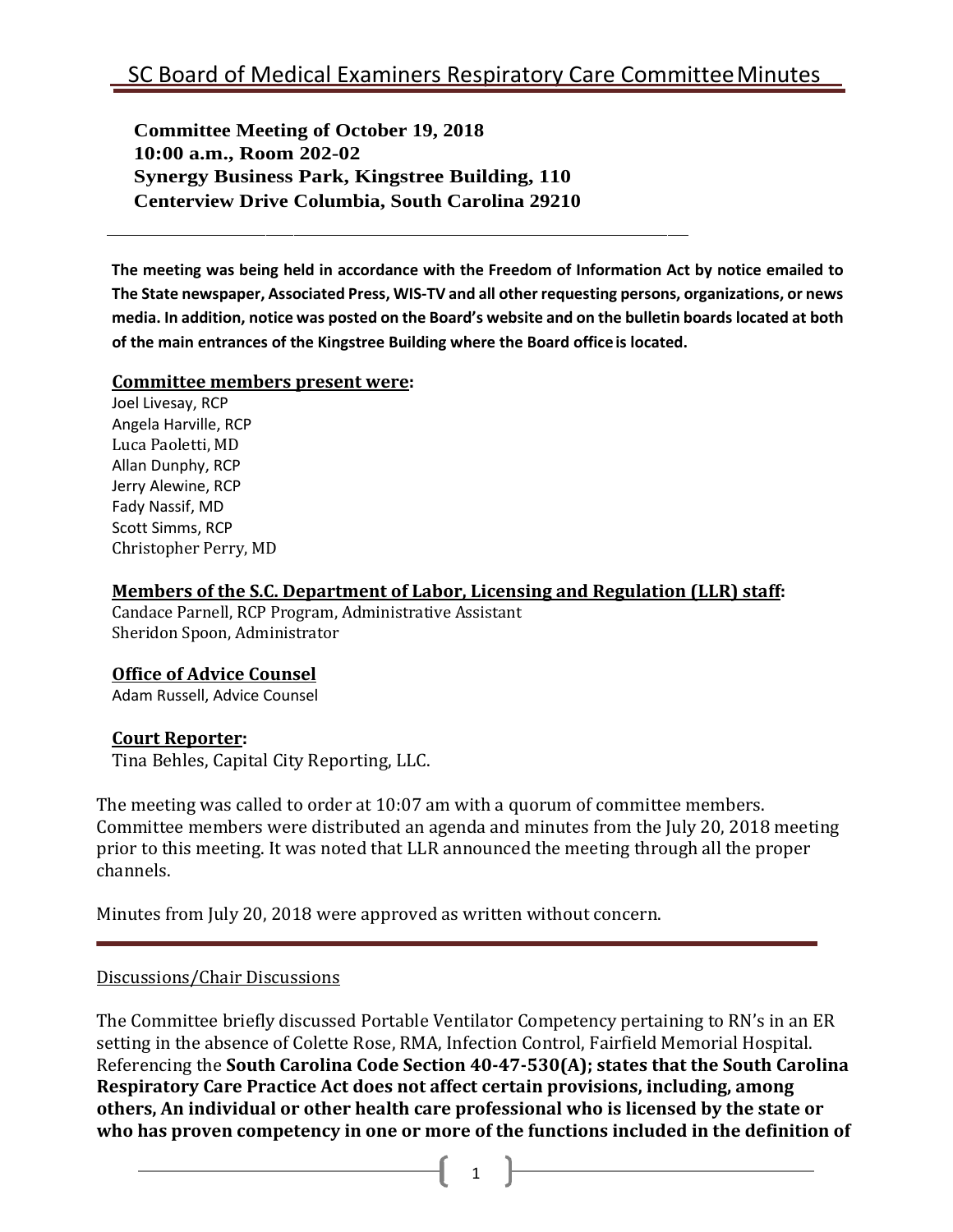SC Board of Medical Examiners Respiratory Care CommitteeMinutes **Respiratory Care Practice as long as the person does not represent themselves as a Respiratory Care Practitioner. To qualify for this exemption, an individual must provide proof of formal training for the functions which include an evaluation of competence through a mechanism that is determined by the Board and committee to be both valid and reliable. Accordingly, this policy is adopted by the Board and committee to establish an appropriate mechanism for determining an individual's qualification for an exemption under Section 40-47-530(A)(3). Any exemption granted must be limited to the function(s) for which competency has been satisfactorily proven and approved by the Board.**

The committee would like to recommend that the medical board place some type of training requirements, guidelines and/or certifications to show competency/experience. Some suggestions/Recommendations;

- **1.** 400-500 hours rotation be required
- **2.** Only a licensed RCP should manage mechanical ventilation
- **3.** ER, paramedic transport it is up to the institution to make sure that the individualsare competent and must have a medical director.

### *The committee decided to table this discussion until review of Section 40-47-530.*

#### **Respiratory Care Practitioners with Temporary Licenses applying for Permanent Licensure**:

After review, a motion was made to approve the list of applicants with temporary licenses for permanent licensure to include applicants who have "yes" answers (**red**) that were addressed individually.

| <b>Name</b>                  | <b>Credential</b><br><b>Number</b> | <b>Expiration</b><br><b>Date</b> | <b>City</b>                    | <b>State</b>    |
|------------------------------|------------------------------------|----------------------------------|--------------------------------|-----------------|
| Elizabeth Ann Agro           | RCP.6266                           | 11/30/2018                       | <b>SAN DIEGO</b>               | CA              |
| <b>BRANDI JENKINS BENTON</b> | RCP.6140                           | 11/30/2018                       | <b>NORTH</b><br><b>AUGUSTA</b> | <b>SC</b>       |
| ALYSSA ANN BESTWICK          | RCP.6292                           | 11/30/2018                       | <b>LAKE WYLIE</b>              | SC              |
| <b>DAVID CECIL BURNS</b>     | RCP.6253                           | 11/30/2018                       | <b>AUGUSTA</b>                 | GA              |
| <b>CHARLES CHIAPPETTO</b>    | <b>RCP.6272</b>                    | 11/30/2018                       | <b>DECATUR</b>                 | GA              |
| <b>REEGAN CHINELLA</b>       | RCP.6269                           | 11/30/2018                       | <b>MAUMEE</b>                  | OH              |
| Hannah Elizabeth Coker       | RCP.6197                           | 11/30/2018                       | Goose Creek                    | SC              |
| Amy Jean Collins             | RCP.6227                           | 11/30/2018                       | Spartanburg                    | <b>SC</b>       |
| <b>JUSTIN SHANE COLLINS</b>  | RCP.6255                           | 11/30/2018                       | <b>RUTLAND</b>                 | OH              |
| Keyatra Symone Cook          | RCP.6293                           | 11/30/2018                       | Blythewood                     | <b>SC</b>       |
| AMANDA CROUCH                | <b>RCP.6256</b>                    | 11/30/2018                       | <b>GRANITE FALLS</b>           | <b>NC</b>       |
| <b>JESSICA LYNN CRUM</b>     | RCP.6250                           | 11/30/2018                       | <b>PELION</b>                  | $\overline{SC}$ |
| <b>MARK DALTON</b>           | RCP.6307                           | 11/30/2018                       | <b>ALPHARETTA</b>              | GA              |
| Matthew John Dick            | RCP.6295                           | 11/30/2018                       | McKeesport                     | <b>PA</b>       |
| <b>Satis Dell Fellows</b>    | RCP.6285                           | 11/30/2018                       | <b>Garfield Hts</b>            | OH              |

2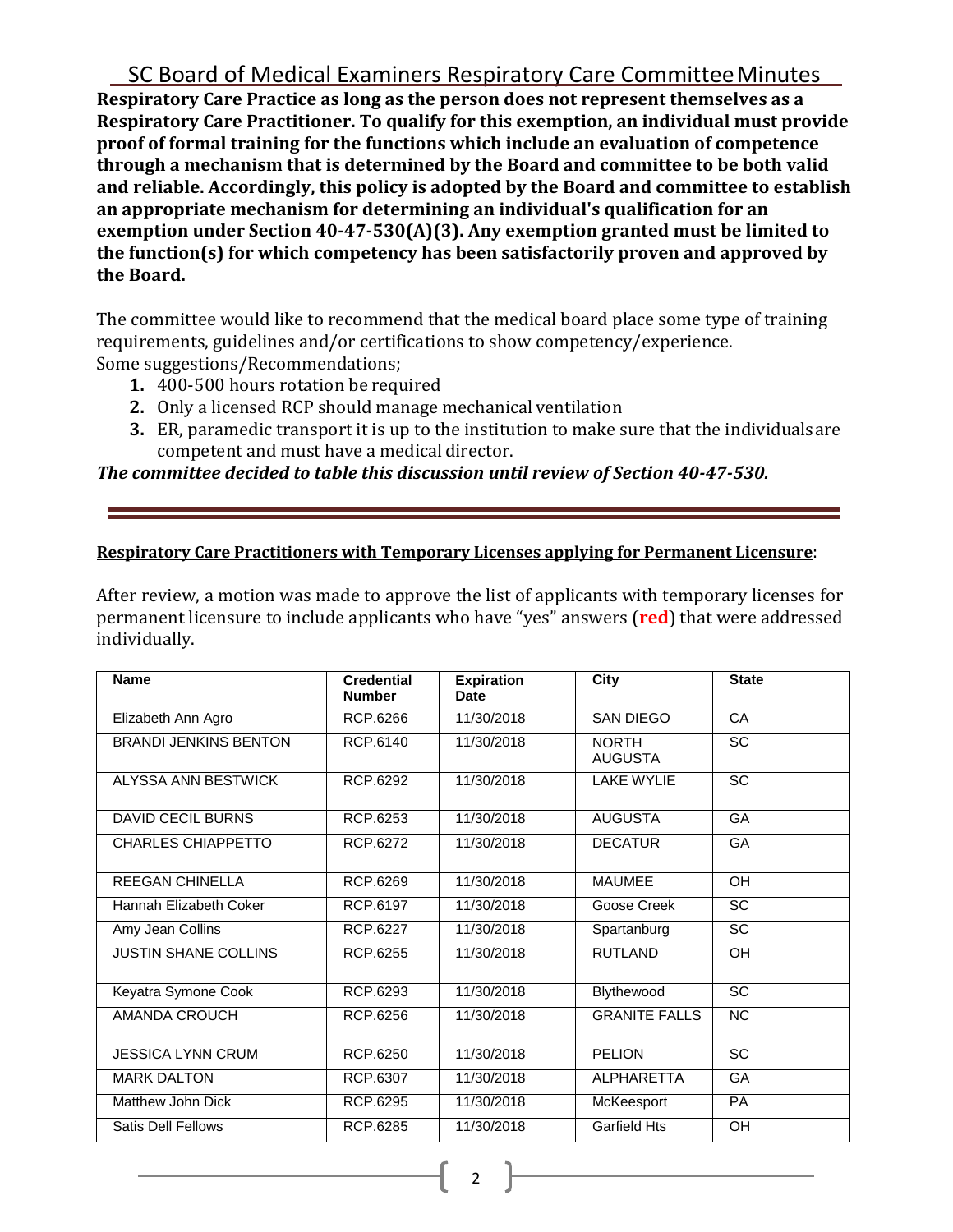# SC Board of Medical Examiners Respiratory Care Committee Minutes

| <b>LAURYN</b><br><b>NICHOLE</b>           | RCP.6243                           | 11/30/2018                       | <b>CANTON</b>        | MI              |
|-------------------------------------------|------------------------------------|----------------------------------|----------------------|-----------------|
| <b>KAITLYNN GAROFALO</b>                  | <b>RCP.6283</b>                    | 11/30/2018                       | <b>IRWIN</b>         | PA              |
| Joy McJunkin Gibson                       | <b>RCP.6247</b>                    | 11/30/2018                       | Easley               | $\overline{SC}$ |
| <b>Holli Brickle Golosky</b>              | <b>RCP.6198</b>                    | 11/30/2018                       | Charleston           | $\overline{SC}$ |
| <b>SHARI LYNNE HAGLER</b>                 | RCP.6241                           | 11/30/2018                       | <b>AUGUSTA</b>       | <b>GA</b>       |
| <b>Tyler Durant Harris</b>                | <b>RCP.6273</b>                    | 11/30/2018                       | Concord              | NC              |
| <b>NATASHA M HOWARD</b>                   | <b>RCP.6299</b>                    | 11/30/2018                       | <b>AUGUSTA</b>       | GA              |
| <b>RODNEY HOWARD</b>                      | <b>RCP.6254</b>                    | 11/30/2018                       | GA.                  | GA              |
| Michael Anthony Jackson                   | <b>RCP.6300</b>                    | 11/30/2018                       | Summerville          | $\overline{SC}$ |
| KAREN MORGAN JIMENEZ                      | RCP.6276                           | 11/30/2018                       | <b>RINCON</b>        | GA              |
| Isabelle Victoria Jur                     | <b>RCP.6192</b>                    | 11/30/2018                       | Charleston           | SC              |
| <b>RYAN MADDOX</b>                        | <b>RCP.6296</b>                    | 11/30/2018                       | <b>LADSON</b>        | SC              |
| Shatigra Machelle Martin                  | RCP.6212                           | 11/30/2018                       | Mountville           | $\overline{SC}$ |
| <b>CAROLINE ICOLE</b><br><b>MCMURRAY</b>  | <b>RCP.6275</b>                    | 11/30/2018                       | <b>WHITMIRE</b>      | SC              |
| <b>Name</b>                               | <b>Credential</b><br><b>Number</b> | <b>Expiration</b><br><b>Date</b> | <b>City</b>          | <b>State</b>    |
| <b>CAROLINE INSLIE</b><br><b>MESSERVY</b> | <b>RCP.6249</b>                    | 11/30/2018                       | <b>CLEMSON</b>       | SC              |
| <b>Brittany Renee Millington</b>          | RCP.6219                           | 11/30/2018                       | Piedmont             | SC              |
| Ashley Jean Nelson                        | <b>RCP.6298</b>                    | 11/30/2018                       | <b>Beaufort</b>      | SC              |
| <b>SAMANTHA</b><br><b>CAROLINE OWENS</b>  | <b>RCP.6267</b>                    | 11/30/2018                       | <b>LIBERTY</b>       | SC              |
| Margaret Elizabeth Rheney                 | RCP.6211                           | 11/30/2018                       | Orangeburg           | $\overline{SC}$ |
| <b>Wreath Valorie Rodrigues</b>           | <b>RCP.6208</b>                    | 11/30/2018                       | Greenville           | $\overline{SC}$ |
| Danasia Alexis Spears                     | <b>RCP.6308</b>                    | 11/30/2018                       | Florence             | $\overline{SC}$ |
| <b>ASHLEY LYNN STRICKLAND</b>             | <b>RCP.6304</b>                    | 11/30/2018                       | <b>BEECH ISLAND</b>  | SC              |
| JILLIAN ICHELE<br><b>STRINGFIELD</b>      | RCP.6301                           | 11/30/2018                       | <b>MARTINEZ</b>      | <b>GA</b>       |
| Davia Lori-Anne<br>Swearing-Simpkins      | RCP.6262                           | 11/30/2018                       | <b>Taylors</b>       | SC              |
| <b>DERRICK UGENE</b><br><b>THOMPSON</b>   | <b>RCP.6277</b>                    | 11/30/2018                       | <b>TAYLORS</b>       | SC              |
| Michelle L Thompson                       | RCP.6179                           | 11/30/2018                       | <b>Moncks Corner</b> | $\overline{SC}$ |
| <b>CODY AUSTIN TRENARY</b>                | <b>RCP.6268</b>                    | 11/30/2018                       | <b>CHARLESTON</b>    | $\overline{SC}$ |
| RONNIE ALPHONSO WALL                      | RCP.6310                           | 11/30/2018                       | <b>DILLON</b>        | $\overline{NC}$ |
| Robert M Wayne                            | <b>RCP.6242</b>                    | 11/30/2018                       | Ocean Beach          | <b>NC</b>       |
| <b>SCOTT WESTMORELAND</b>                 | <b>RCP.6297</b>                    | 11/30/2018                       | <b>SAVANNAH</b>      | GA              |
| <b>KELLI WIDENER</b>                      | RCP.6196                           | 11/30/2018                       | <b>HOLLY HILL</b>    | SC              |
| Danielle Nicole Zaludek                   | RCP.6259                           | 11/30/2018                       | Etowah               | NC              |

 $\begin{pmatrix} 3 \end{pmatrix}$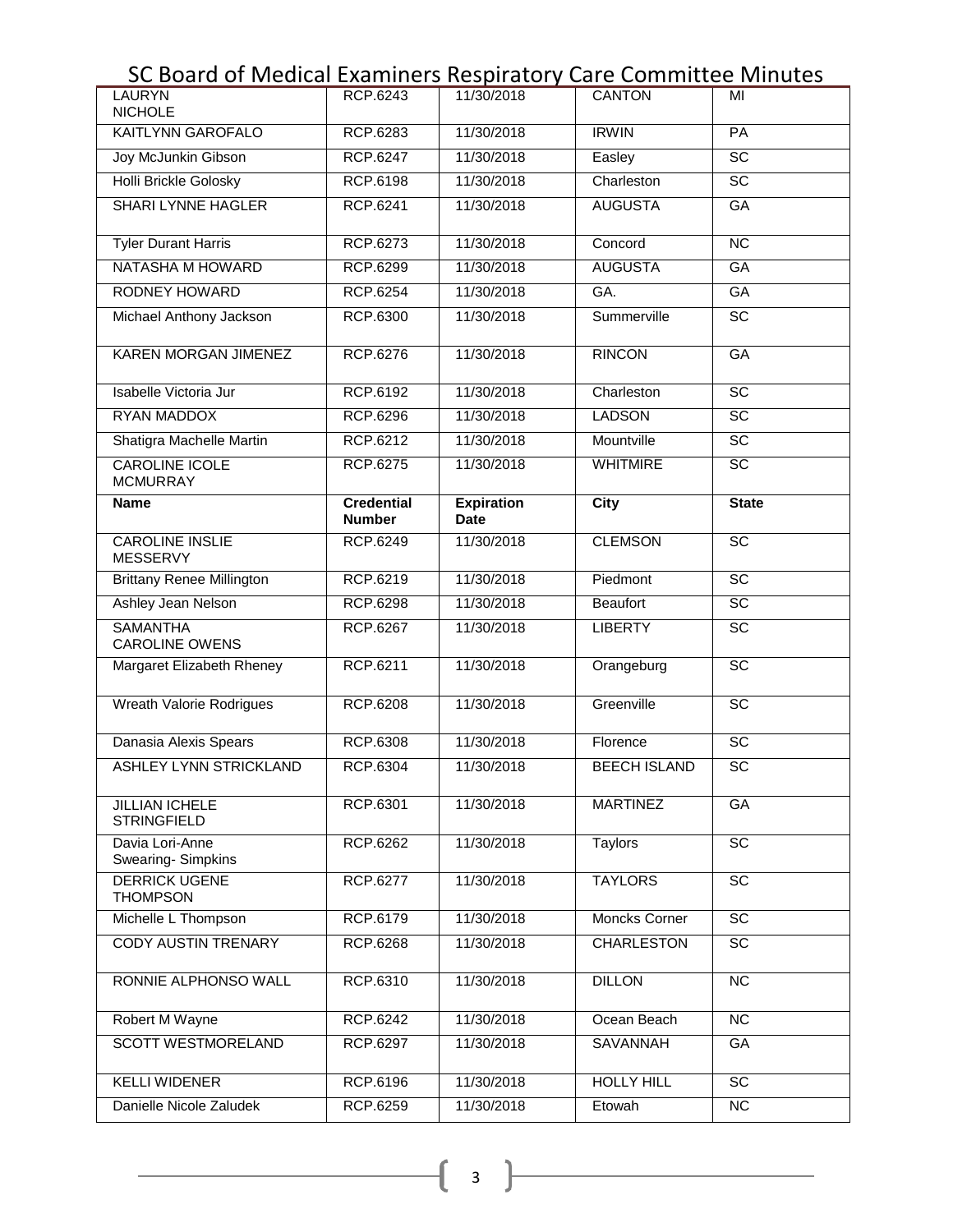| SC Board of Medical Examiners Respiratory Care Committee Minutes |                   |                     |                  |     |
|------------------------------------------------------------------|-------------------|---------------------|------------------|-----|
| <b>SARAH COOK</b>                                                |                   | RCP.6309 11/30/2018 | <b>PINEHURST</b> | NC. |
| <b>HAYSLETTE</b>                                                 |                   |                     |                  |     |
| <b>SHAWN MARIE</b>                                               | <b>RCP.6251</b> 1 | - 11/30/2018        | <b>YPSILANTI</b> | мı  |
| <b>LOVE</b>                                                      |                   |                     |                  |     |

| <b>RENEE DENISE</b><br><b>BLEVINS</b>   | <b>RCP.6233</b> | 11/30/2018 | <b>FREINDSWOOD</b> |    |
|-----------------------------------------|-----------------|------------|--------------------|----|
| <b>SAKINAH AYESHA</b><br><b>FRAZIER</b> | <b>RCP.6303</b> | 11/30/2018 | <b>POOLER</b>      | GА |

\*\*\*After review, **Renee Blevins'** application requires further documentation for review to be reviewed by the chair. \*\*\*

\*\*\*After review, **Sakinah Frazier's** application has been deferred for review by the committee January 18, 2019. \*\*\*

The Advisory Committee welcomed Angela Harville, RCP of Lexington, SC and Joel Livesay, RCP of Spartanburg!

The committee approved all 2019 dates with the exception of April 19...due to spring break, may not have a quorum. Notification of the new meeting date will go out via email.

Sheridon Spoon, Administrator advised the committee election of officers will take place at the January 18, 2019 committee meeting. He also mentioned that renewal notices will go out in March 2019 and also provided LLR contact information for the new committee members.